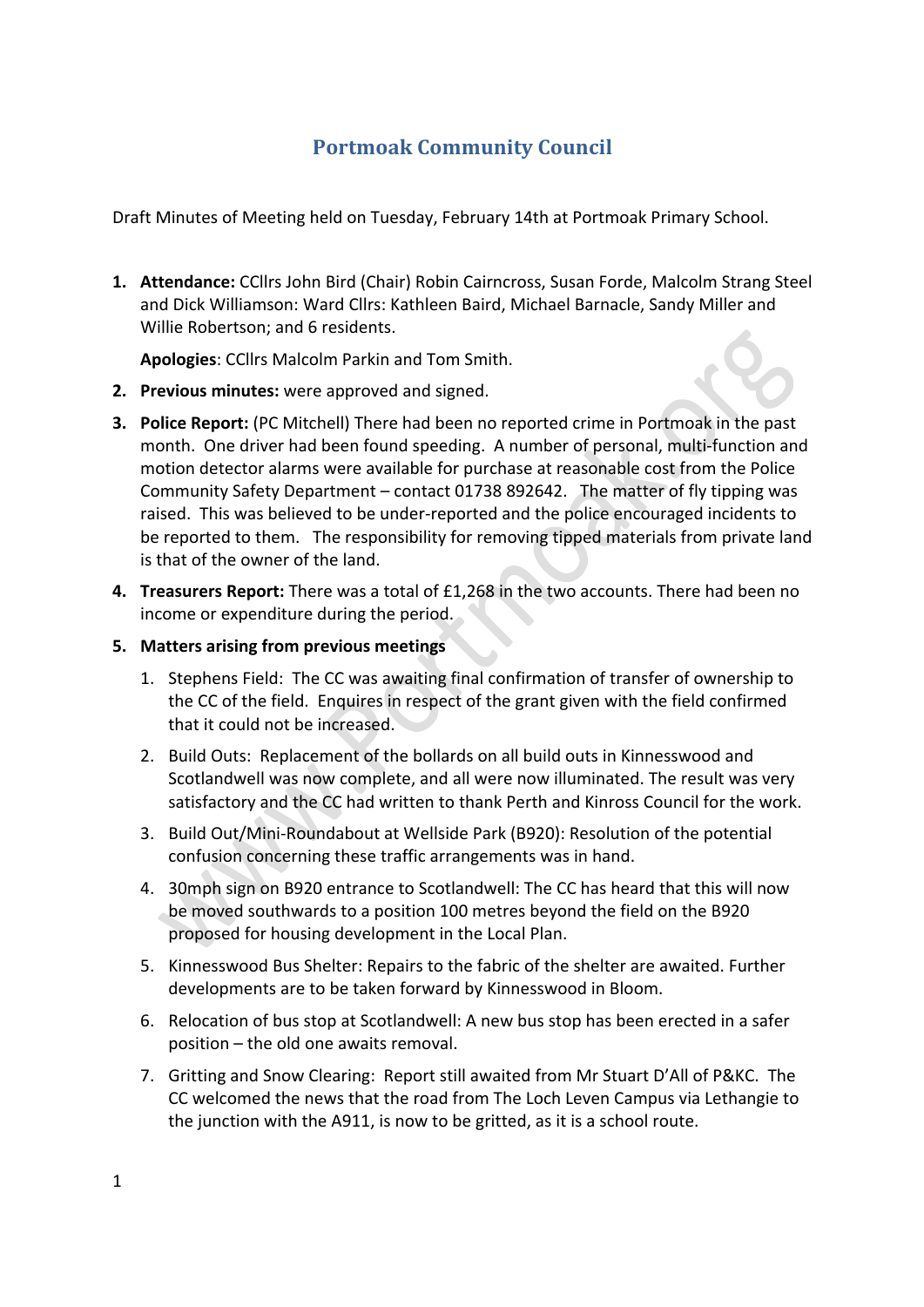8. Dog waste Bin at Grahamstone Track: The position remained unchanged. Despite two complaints, a dog waste bin would not be provided by P&KC as the need was not accepted and there were no funds for a bin in any event. Dog waste could not be placed in the domestic refuse bins at the top of the track by the junction with the A911. It therefore remained for dog owners to remove dog waste.

Following an earlier request by the CC for a dog waste bin to be placed in this area, P&KC had carried out a needs assessment, and concluded that a bin was not required. Even if the CC purchased a waste bin, P&KC would not empty it.

CCIIr Strang Steel questioned the robustness of this P&KC needs assessment, and it was agreed that CCllrs would carry out their own assessment.

#### **6. Reports**

### **Roads and Paths**

*Michael Bruce Way culvert repair:* This has been completed. It was noted that the CC would not be able to continue to fund the maintenance of the Michael Bruce way when existing funds are depleted.

*Core Paths:* CCllr Tom Smith is drawing up a list of paths within Portmoak.

*Progress with the A911 footpath connection between Wester Balgedie and Easter Balgedie :* This will be reviewed at the April CC meeting when TRACKS will be present.

A resident was concerned by the apparent lack of space in the Balgedie Toll area for a cycle track and walkway, which is planned between Loch Leven's Larder and Wester Balgedie

## **Planning**

Draft Local Plan: The Community Council will consider the Plan at its meeting on 13th March with a view to making representations to P&KC by  $10^{th}$  April. Cllr Michael Barnacle will introduce the Plan and Portmoak residents are encouraged to attend and to make their views known.

The CC has no objection to the following applications:

11/02088/FLL - Land 90 Metres North East of Loch Leven's Larder: Change of Use of agricultural land to form new public footpath and improvements to existing footpath

12/00024/FLL - Land 30 Metres South West of Applerigg, Leslie Road Scotlandwell (Scottish Water) : Installation of new pipeline and associated works

11/02106/FLL - Vane Farm Nature Centre Kinross: Minor alterations and improvements to existing car park:

The CC is presently considering the following applications:

12/00117/FLL Site east of 9 Friar Place Scotlandwell: Erection of one pair of semi-detached dwellings

12/00028/FLL The Faulds, Back Dykes Road, Kinnesswood : Formation of a Balcony and alterations to dwellinghouse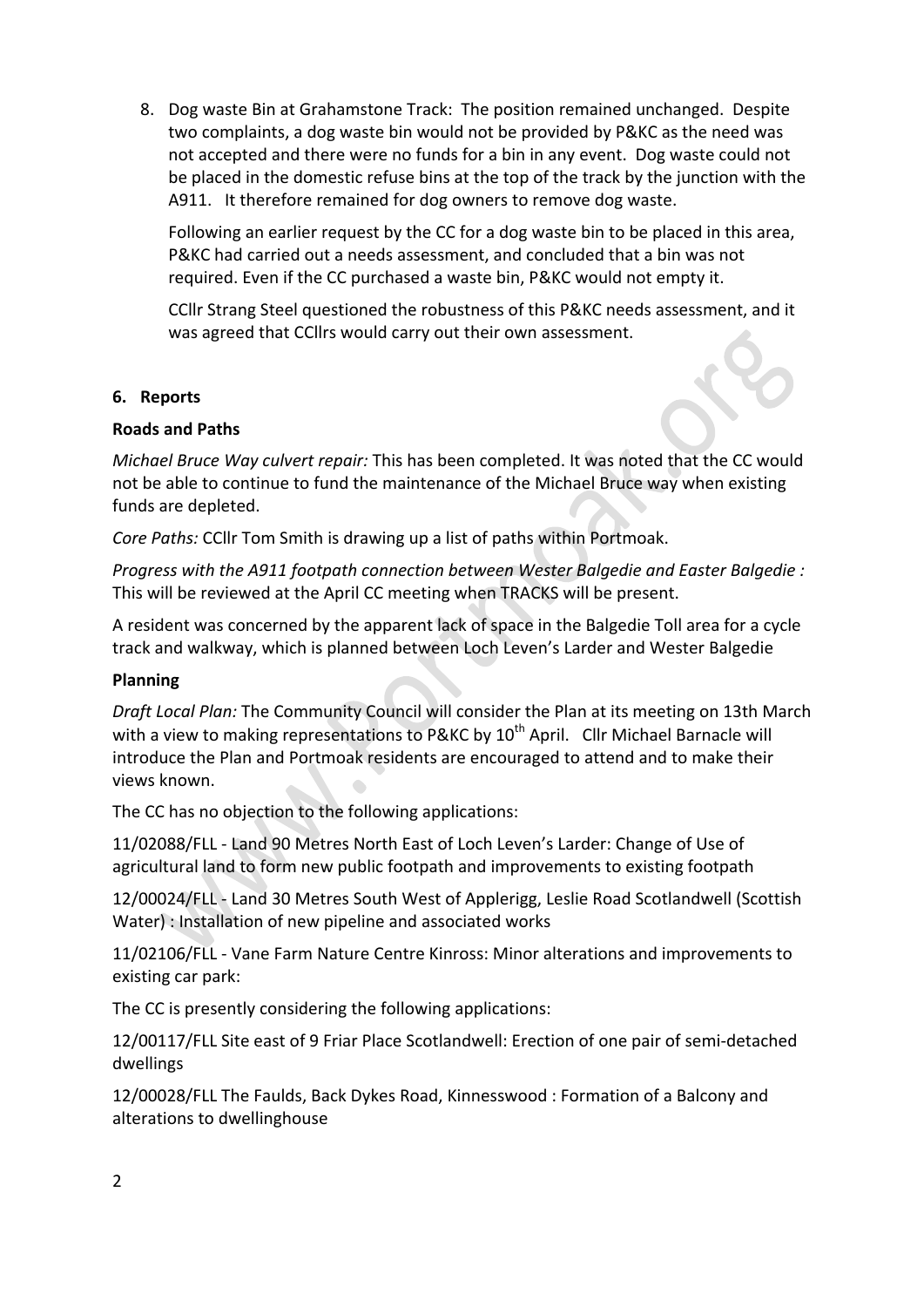12/00088/FLL Land east of Whitecraigs Kinnesswood : Change of use from open space to garden ground, relocation of track and landscaping works

12/00087/FLL Scottish Gliding Centre Portmoak Airfield Scotlandwell Kinross : Modification of existing consent (10/02144/FLL) Demolition of existing hut and erection of a new unit.

Full details of all applications and decisions can be found on the Portmoak Community Council website.

# **7. Ward Councillor Reports.**

Cllr Barnacle confirmed arrangements for his presentation on the Draft Local Development Plan at the next meeting of the Council. He drew attention to recent changes to planning regulations that increased permitted developments. Councillor Miller advised the CC that application 09/00936/FLL at Causeway Cottage, due to be heard by PKC Development Control Committee on February 15<sup>th</sup> had been withdrawn.

# **8. AOCB**

- 1. Kinross Newsletter Deadlines: It was noted that the deadline for the submission of Portmoak CC Minutes to ensure that they are published in the issue immediately after a CC meeting, had been brought forward by the Newsletter to allow them more time for the preparation of each issue. This new deadline would allow Portmoak CC just three days for production and submission of their Minutes. After discussion with the Newsletter, it had been agreed to allow Portmoak an extension to five days for this. The problem for Portmoak CC is that its meetings are on the second Tuesday of each month, whereas other CCs (other than Milnathort for which this was also causing difficulty) hold their meetings earlier in each month. The CC will draw this matter to the attention of Kinross Community Council, who own the Newsletter.
- 2. Flash Flooding and Mud on the road at Wester Balgedie : The centre of Wester Balgedie is periodically affected by water run-off from a field to the east of the village which causes drain silting and road mess. This will be reported to the Roads Department.

A different and long standing water run-off from the field to the south of the road between Wester Balgedie and Glenlomond, at a position west of the water tank, was reported to P&KC Roads Department on 20<sup>th</sup> December 2011. An inspection was made on  $18<sup>th</sup>$  January 2012, but no water was running at that time.

Post meeting note: Water was running onto the road on 15<sup>th</sup> February, and this was again reported to P&KC Roads Department.

- 3. Siting of proposed 40 mph limits on A911 to the North of Wester Balgedie: New entrances, and increased traffic at Loch Leven's Larder, may support a case for moving these signs beyond the entrances to the Larder. Cllr Barnacle will pursue a review of current policy with the Traffic Department.
- 4. B919 blocked ditch at Newlands Farm: This matter had only partially been resolved. Cllr Baird would purse this on behalf of the affected resident.
- 5. B919 possible mains water leak: The matter would be reported to Scottish Water.